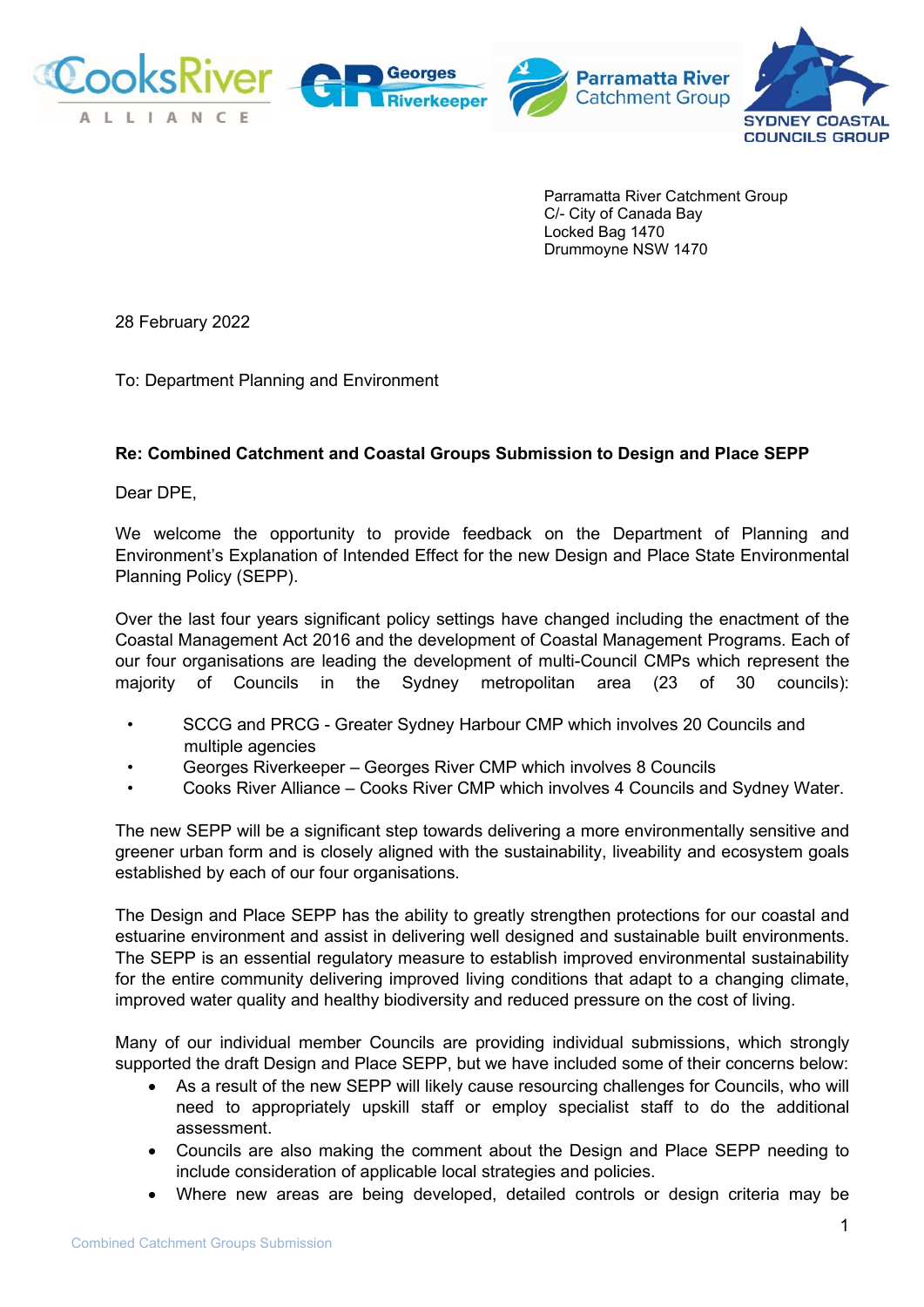appropriate, however in many established areas of Sydney, standard controls or criteria are unlikely to suit the character of these areas that have developed incrementally over time.

- There is opportunity to strengthen the Urban Design Guide, noting that the principles in the document are too broad and general, and seem directed for greenfield and brownfield areas, or any other with the potential to change substantially.
- A BASIX Education and Training package is developed for local government and other stakeholders; to ensure the successful implementation of BASIX at DA, CC and OC stages, including new requirements for the BASIX Materials Index.
- Although the draft Apartment Design Guide and draft Urban Design Guide contains positive aims to address climate change and the quality of the built environment, these guidelines can be further improved with stringent performance-based criteria to ensure the Design and Place SEPP minimises the shocks and stresses experienced by our communities.

The Parramatta River Catchment Group have done considerable work in reviewing planning reforms and provide a detailed summary of the findings and the context of these findings in the following. The new SEPP has the potential to be a significant step towards delivering a more environmentally sensitive and greener urban form and is closely aligned with the liveability and ecosystem goals established by the PRCG.

We commend your work to achieve strong design focused outcomes that align with the Premier's Priorities, to improve access to quality public space and increase tree canopy and green cover. We also acknowledge that the SEPP employs a water sensitive philosophy by recognising the importance of integrating landform, bushland, hydrology and ecology.

The SEPP is considered crucial to fulfilling the vision for the "central river city" identified in the *Greater Sydney Region Plan* and *Central District Plan* and has the potential to deliver benefits to the people, animals and plants that live in the Parramatta River catchment while balancing the need for growth and development.

We support the principles-based approach taken by the SEPP, which will enable flexibility and creativity in seeking design solutions to deliver great places. However we note that mandatory considerations for water management, green infrastructure, emissions reduction, resource efficiency and tree canopy (through BASIX or other mechanisms) will be required to deliver tangible outcomes from the principles set out in this SEPP.

## Parramatta River Masterplan

The PRCG is an alliance of councils, NSW government agencies and the community who are all working together voluntarily and cooperatively to improve the health of the Parramatta River. In 2018, the PRCG released *[Dubu, Budu, Barra: Ten Steps to a Living River -](https://www.ourlivingriver.com.au/our-plan/parramatta-river-masterplan/) the* Parramatta River [Masterplan](https://www.ourlivingriver.com.au/our-plan/parramatta-river-masterplan/) . The Masterplan outlines the suite of reforms required to achieve the goal of making the Parramatta River swimmable again by 2025.

Modelling undertaken by Sydney Water during masterplan development showed that reducing the volume of stormwater reaching the river significantly improves water quality. As a result, much of the PRCG's work is focused on reviewing the policy, planning and funding frameworks that support the delivery of blue green infrastructure and minimise the impact of stormwater runoff on our waterways, by increasing reuse and infiltration of stormwater.

In February 2021, the PRCG completed a review into the planning reforms that are required to create a living river. The resulting report *[Strategic and Statutory Planning Review to create Our](http://www.ourlivingriver.com.au/content/uploads/2021/02/Recommendations-paper-Rev-F-11-Feb-2021.pdf)*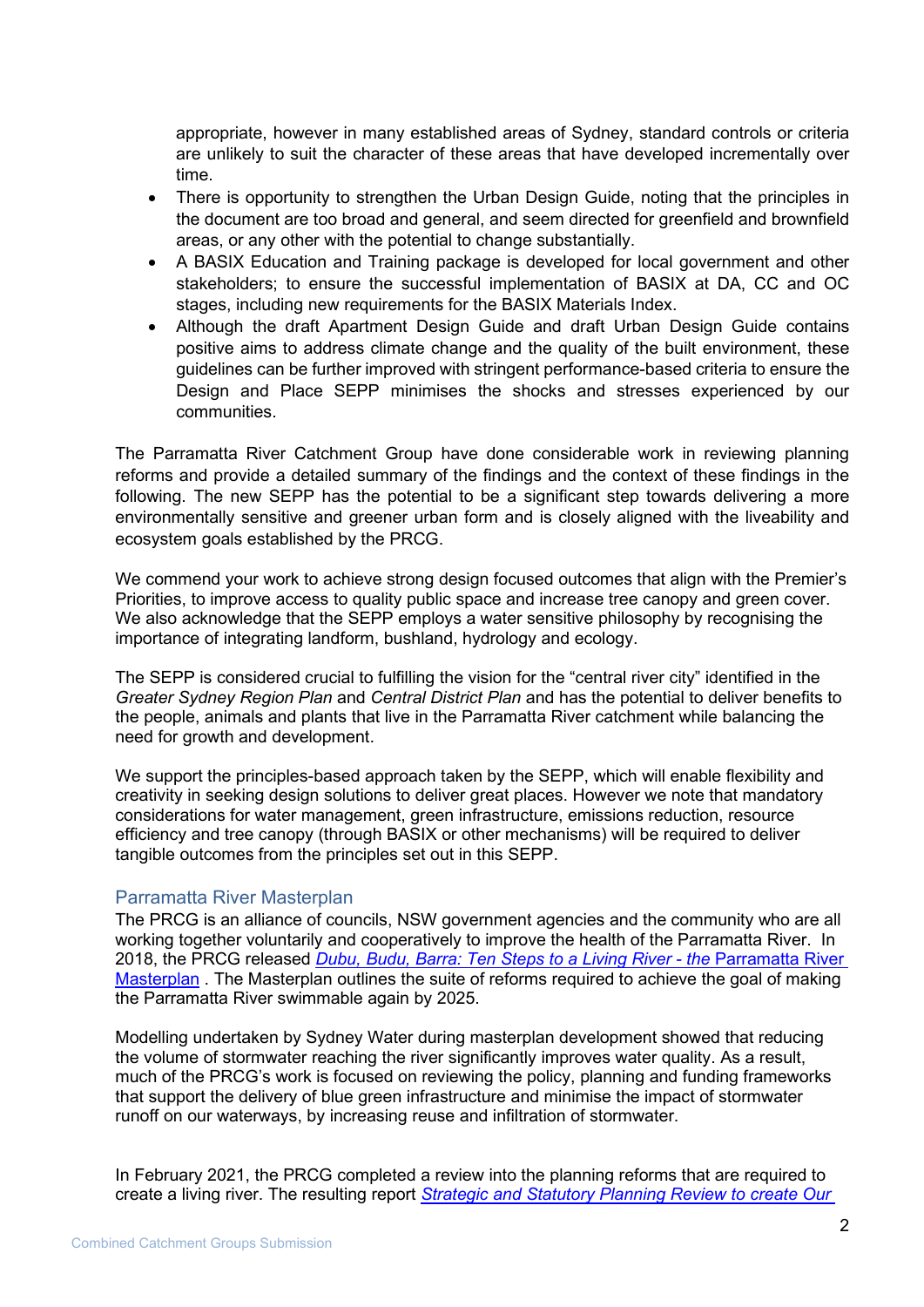*[Living River – Final Recommendations Paper](http://www.ourlivingriver.com.au/content/uploads/2021/02/Recommendations-paper-Rev-F-11-Feb-2021.pdf)*, is the result of many months of work between Sydney Water, PRCG partners and NSW government agencies, through workshops and extensive consultation, including with our project partners in DPIE (specifically the Green and Resilient Places team, District Teams, Planning Policy: Environmental Policy, Codes, Infrastructure funding and public space Public Space and Green Infrastructure Team, EES; Place based Science, Water for the Environment, Water floodplains and Coast; Marine coasts Estuaries and Floods, Water Markets).

While the review was undertaken to achieve the PRCG's vision for the river, the resulting report could be applied to any catchment to deliver improvements to water quality and increase green cover.

The paper makes a number of recommendations that strongly align with the principles of this SEPP. In particular, it provides a potential roadmap to enacting the reforms required to deliver against Principle 4 in the SEPP: *Design sustainable and greener places for the wellbeing of people and the environment*.



Figure 4: Strategies for improving water quality

Source: Strategic and statutory planning review to create our living river, Parramatta River Masterplan - Step 4 Final recommendations paper, Feb 2021. Accessed 5/3/2021 [https://www.ourlivingriver.com.au/content/uploads/2021/02/Recommendations-paper-Rev-F-11-](https://www.ourlivingriver.com.au/content/uploads/2021/02/Recommendations-paper-Rev-F-11-Feb-2021.pdf) [Feb-2021.pdf](https://www.ourlivingriver.com.au/content/uploads/2021/02/Recommendations-paper-Rev-F-11-Feb-2021.pdf)

### Potential for a new Blue Green Index Tool

BASIX has been extremely effective in delivering increased sustainability performance from new buildings, however to meet enhanced BASIX targets there may be a requirement to build new assessment tools.

The PRCG's planning review identified a potential new framework to support healthy waterways and green infrastructure implementation that is well placed to meet this requirement. Termed a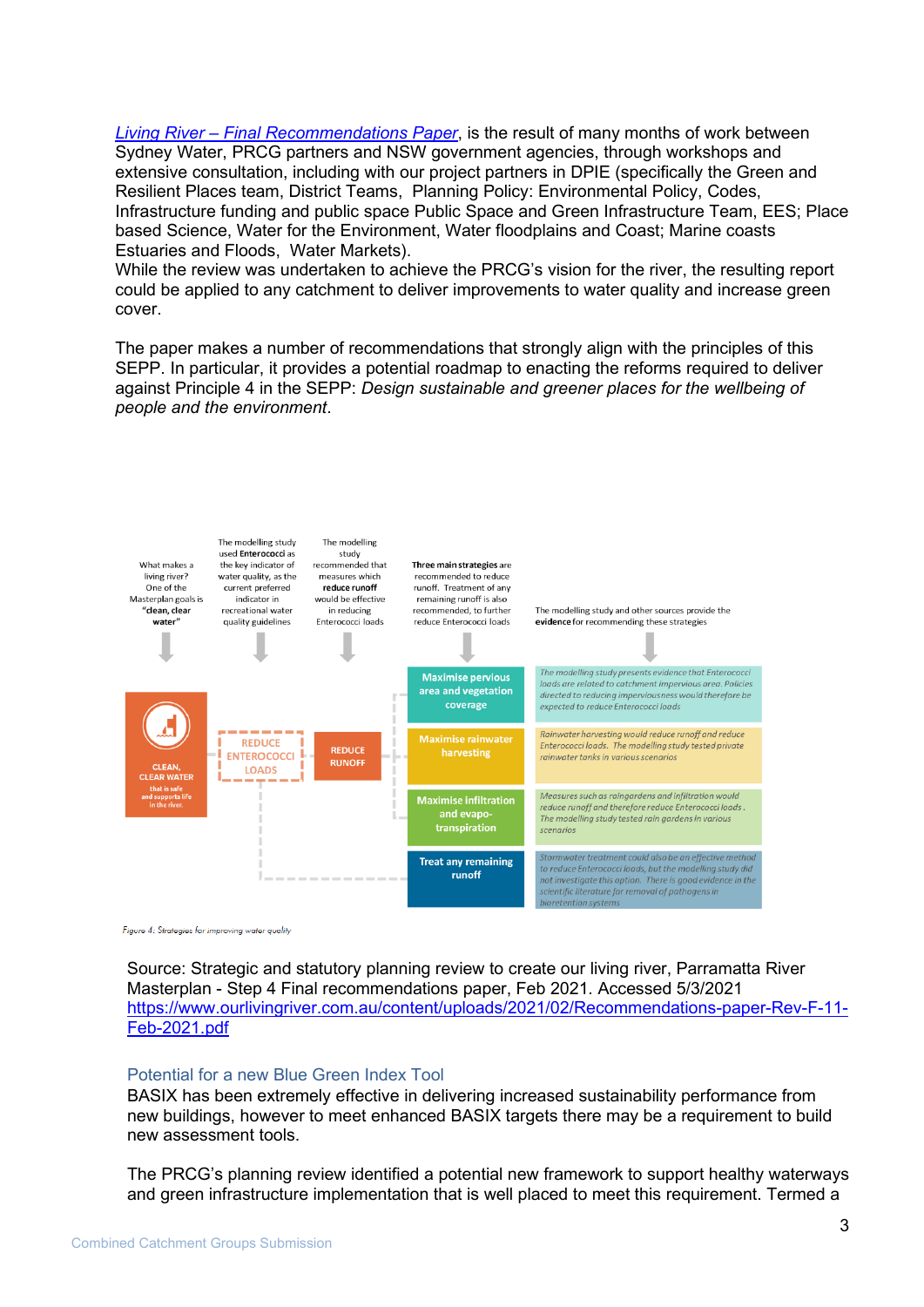"blue green index", this framework could drive better Water Sensitive Urban Design (WSUD) outcomes, provide certainty to developers regarding environmental performance and consistency for planners assessing development applications.

[Chapter 4](https://www.ourlivingriver.com.au/content/uploads/2021/02/Recommendations-paper-Rev-F-11-Feb-2021.pdf) of the recommendations paper outlines the proposed structure and content of this tool, and a pathway for development, implementation, and improvement over time. The proposed tool would be similar to existing tools (i.e. Melbourne's Green Factor tool) and could build on the existing models used in BASIX. The strategies within the tool centre on:

- 1. Maximising pervious area and vegetation coverage, on-lot
- 2. Maximising rainwater harvesting
- 3. Maximising infiltration and evapotranspiration, and finally
- 4. Treating any remaining runoff on lot prior to discharge to waterways.

The tool can build upon the performance-based approach and flexibility embedded within BASIX, and could consider other existing rating tools such as Green Star Communities. It could apply to a range of development types and scales and incorporate different performance outcomes and scoring for different catchments. As a performance-based tool it would allow different methods to achieve equivalent outcomes, as minimum standards tend to encourage compliance while a performance-based approach encourages more aspirational outcomes. If required a deemed to comply provision could be included for low density/small scale development. At the forefront we are proposing to develop a tool that is simple to use to guide development design and assessment outcomes. The tool would be suitable for implementation through LEPs and DCPs or in a SEPP.

Our final recommendations paper has outlined the stages of tool development and implementation. The PRCG are working on implementing the tool in a pilot development, with testing by select PRCG Councils in late 2022. We see DPIE as an essential partner to developing this tool and would be interested in understanding how we can progress this work together to align with the release of the Design and Place SEPP.

## Specific comments on the draft Design and Place SEPP

We are strongly encouraged by the direction of the proposed Design and Place SEPP and the potential review of BASIX as an enabler to healthier waterways and greener urban form. Specific comments on the draft SEPP are provided below:

- Pt 2 12 (2) should include integrated water management to deliver green spaces, reduced stormwater runoff and increase water re-use.
- Pt 2 13-23 in design considerations we are concerned that the wording 'must consider' is not strong language compelling action.
- We support the recognition of integrated water management and the way improved water management contributes to wider liveability outcomes for the community. However, we note that there are opportunities to improve water management at the individual lot and 'significant development' scales that would also benefit from a placebased design approach. Decentralising water management can reduce the requirement for large scale detention infrastructure that has high capital and maintenance costs.

### Specific Comments on the Urban Design Guide

The Urban Design Guide provides guidance on high level principles in Objective 1, that we wholly support, in regard to protection of areas of ecological importance, vegetation retention, inclusion of water sensitive urban design principles and the development of a water management strategy.

Care must be undertaken to ensure that a 'compact urban footprint' (Objective 3) is not synonymous to increased impervious surface that will cause a collective decline in the functionality of our waterways. An objective for good urban Design (part 2) should include targets for minimum impervious surface area per lot/development or runoff reduction targets.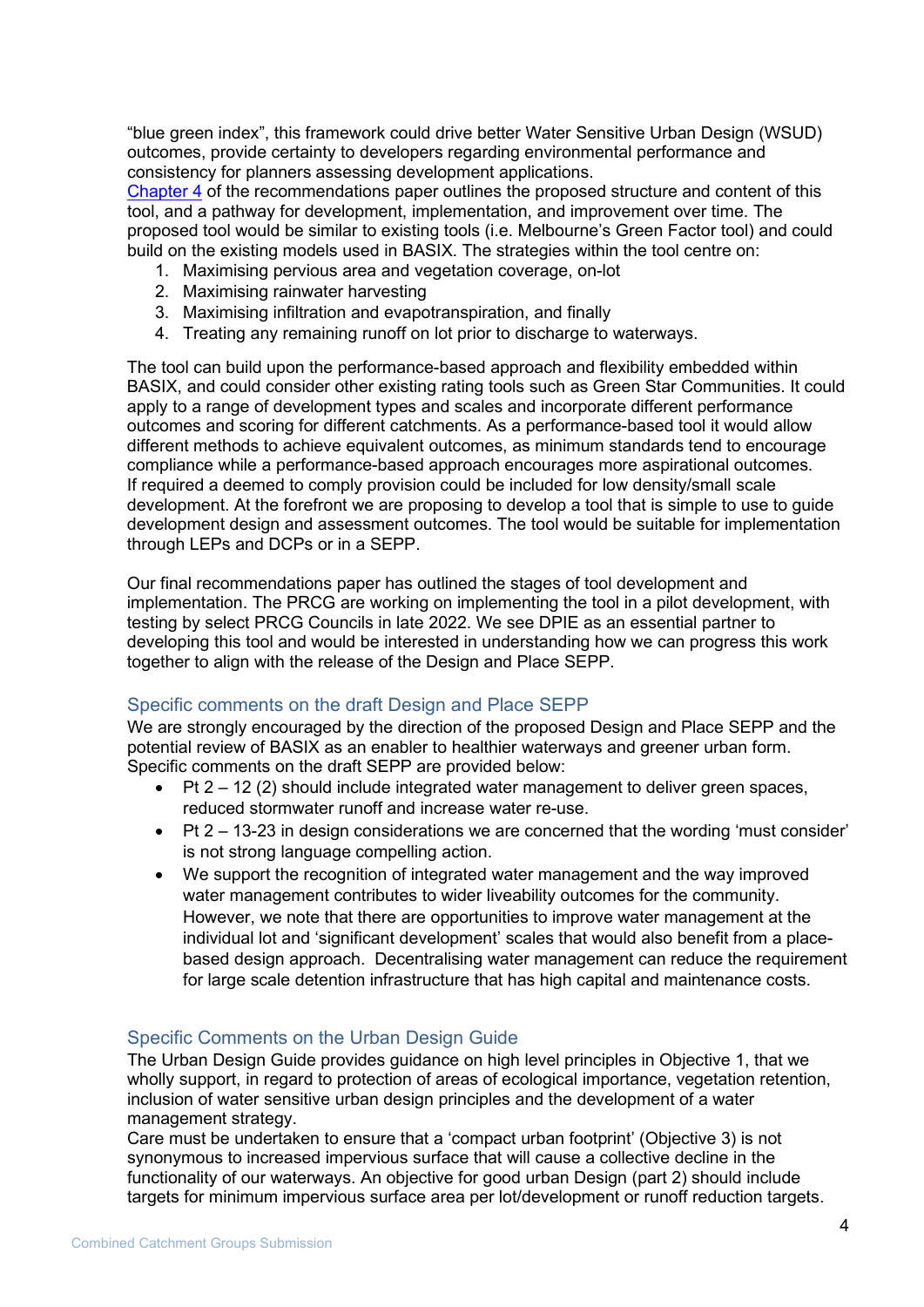We support the objectives (9,10,11) under Natural Systems. It is good to see that strong targets proposed for deep soil areas and trees, including specific targets applicable to streets, public open space and private lots, however there is a concerning suggestion in the Cost Benefit Analysis that two options are under investigation that would provide more flexibility by allowing applicants to deviate from prescribed design criteria such as the deep soil and tree provisions. Tree canopy has set targets and we think it would be appropriate to set stormwater runoff reduction targets (similar to flow targets that have been set in the Western Parkland City). To ensure the principles of 9,10 and 11 can be met, that water is retained, fit for purpose water reused leading to improved functionality of our waterways.

We support the objective to improve green infrastructure at the precinct scale. We request that there is consideration of sustainable water management in the establishment of planting in precinct scale development. In particular, this could be delivered through passively watered street trees. (See [Designing for a cool city: Guidelines for passively irrigated landscapes\)](https://watersensitivecities.org.au/content/new-passive-irrigation-guidelines-to-cool-our-cities/). Multi-purpose green infrastructure needs to be integrated in both the public and private domain, including streetscapes that compliment a water sensitive design approach. The SEPP should consider whether codified or more flexible, performance-based methods for water and landscape outcomes are more appropriate in different types of development.

### Review of BASIX

We acknowledge that the current review of BASIX has focused on thermal comfort and energy. We also acknowledge that the review of the water targets in BASIX has been identified in the Greater Sydney water strategy and other regional water strategies.

We note the draft SEPP proposes to extend BASIX to non-residential development. Under the SEPP non-residential development includes offices, retail premises, hotels or motels and nonresidential State significant development. We would strongly support the expansion of BASIX or the application of a similar tool such as our proposed Blue-Green Index to assess the full range of development types.

Currently there are no changes proposed to the water targets in BASIX, and we suggest that BASIX should no longer purely focus on water efficiency. Targets around stormwater retention rather than a singular focus on demand reduction would be more appropriate to delivering a blue-green outcome. This can be achieved by:

- Maximising the proportion of the roof connected to the rainwater tank
- Building in a rainwater harvesting tool to quantify the expected reduction
- Set a minimum standard for runoff reduction (% of post-development flows) for different development types.
- Maximise connections to different end uses (e.g. garden, toilets, laundry, hot water)
- Maximise tank volume.
- Encourage "leaky" tanks where water trickles out to a passive irrigation/infiltration area, increasing the potential for rainwater tanks to capture runoff during rain events.
- Build this feature into an infiltration tool.

Research undertaken by Sydney Water has also shown that only two-thirds of rainwater tanks are maintained to standard following their initial installation. The failure of these systems is attributed to:

- 1. Poor understanding by the property owner/occupant about how the rainwater tank should operate
- 2. Lack of a regulatory framework requiring systems to be maintained post installation
- 3. Inability for councils to resource compliance monitoring.

Reviewing the SEPP and/or other legislation to ensure ongoing compliance of installed systems, supported by a targeted education program could assist in resolving these issues. This needs to be supported by robust data capture through BASIX and/ or any other tools that are developed.